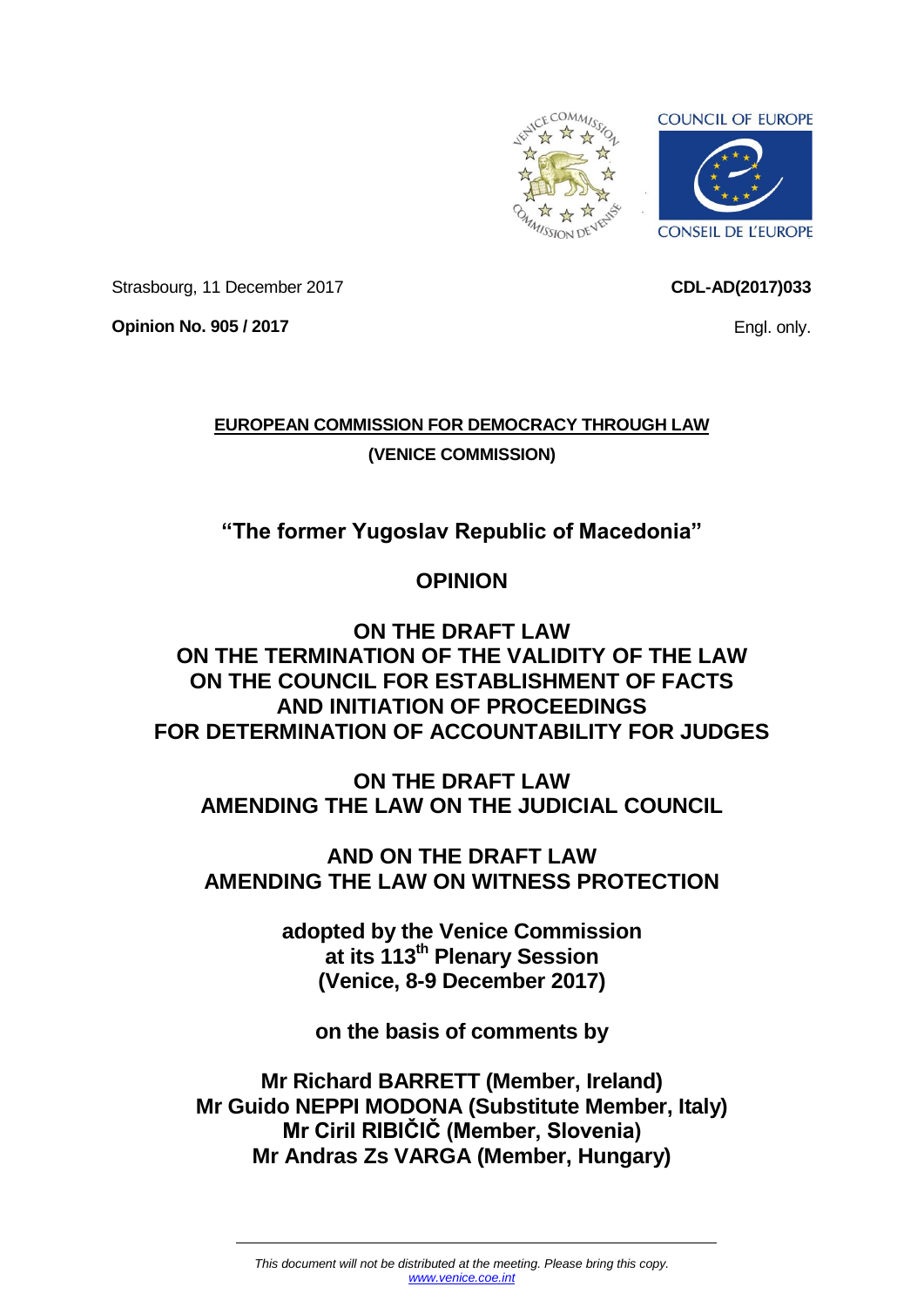## **Contents**

| Η.                                                                                      |  |
|-----------------------------------------------------------------------------------------|--|
| Ш.                                                                                      |  |
| III.                                                                                    |  |
| А.                                                                                      |  |
| В.                                                                                      |  |
|                                                                                         |  |
| Disciplinary proceedings against judges – who may trigger the proceedings 6<br>2.       |  |
| 3.                                                                                      |  |
| Composition of the Judicial Council when it takes the decision on the merits  8<br>4.   |  |
| Review of decisions of the Judicial Council following a successful complaint of a<br>5. |  |
|                                                                                         |  |
| C.                                                                                      |  |
|                                                                                         |  |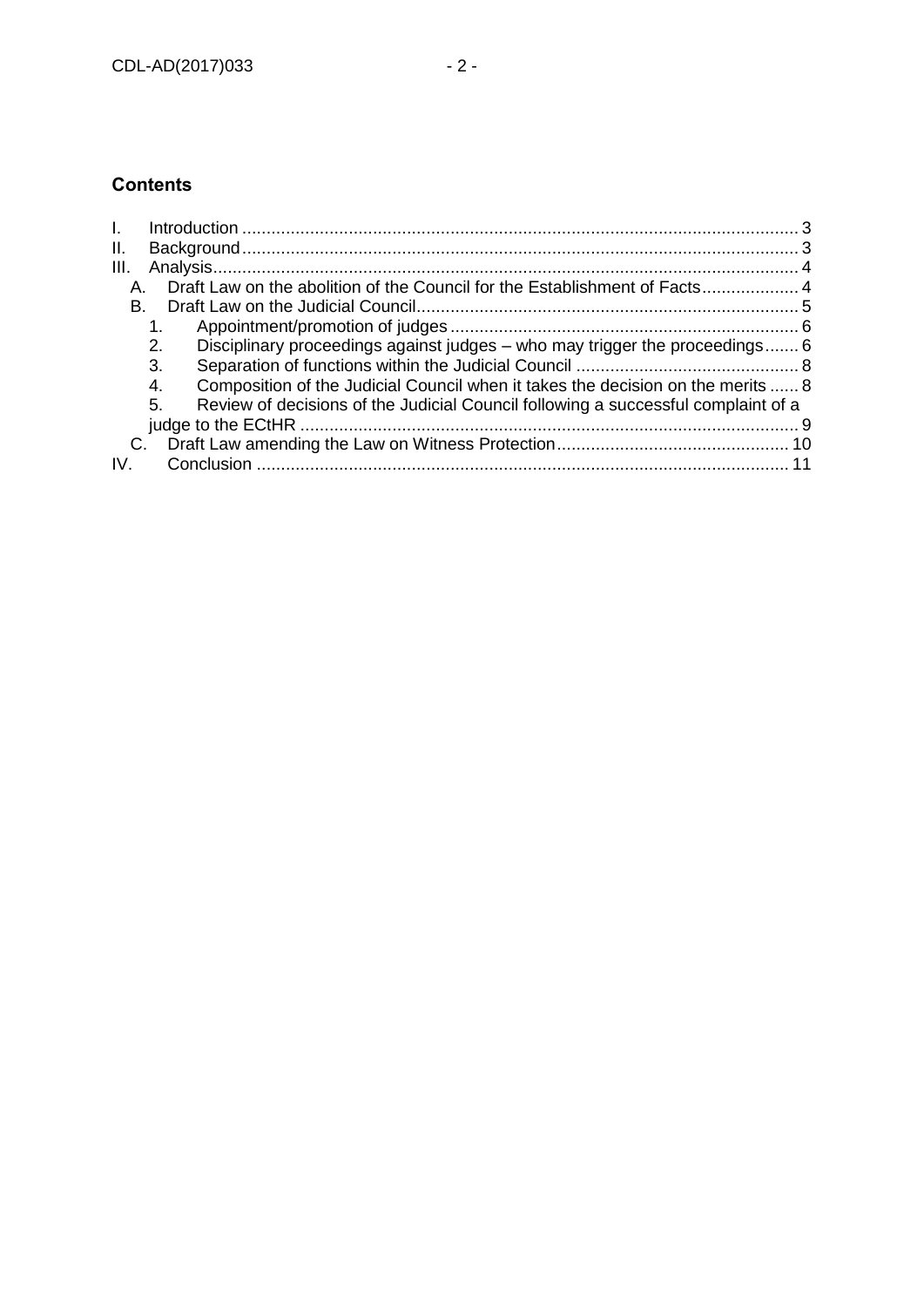### <span id="page-2-0"></span>**I. Introduction**

1. By letter of 17 October 2017, the Ambassador of "the former Yugoslav Republic of Macedonia" to the Council of Europe requested the Venice Commission to prepare an opinion on three draft laws related to the Macedonian judiciary, namely on the Draft Law "On the termination of the validity of the Law on the Council for Establishment of Facts and Initiation of Proceedings for Determination of Accountability for Judges", on the Draft Law amending the Law on the Judicial Council, and on the Draft Law amending the Law on Witness Protection (CDL-REF(2017)042).

2. Mr Barrett, Mr Neppi Modona, Mr Ribičič, and Mr Varga were invited to act as rapporteurs.

3. The present Opinion was prepared on the basis of contributions by the rapporteurs and on the basis of a translation of the three Draft Laws provided by the Macedonian authorities. Inaccuracies may occur in this opinion as a result of incorrect translations. In addition, this opinion takes into account clarifications submitted by the Macedonian authorities in written on 4 December 2017 (hereinafter – the "Clarifications").

4. This opinion was adopted by the Venice Commission at its  $113<sup>th</sup>$  Plenary Session (Venice, 8-9 December 2017).

### <span id="page-2-1"></span>**II. Background**

5. In 2015, at the request of the European Commission, the Venice Commission adopted an Opinion on the Laws on the Disciplinary Liability and Evaluation of Judges of "the former Yugoslav Republic of Macedonia" (hereinafter – the 2015 Opinion). 1 In the 2015 Opinion the Venice Commission made a number of recommendations, which related *inter alia* to the status and functions of the newly created Council for the Establishment of Facts (the CEF; the functions of this body are described below).<sup>2</sup>

6. The first two Draft Laws, which are at the focus of the present Opinion, are interconnected: they were developed by the Macedonian authorities in response to the 2015 Opinion. The third Draft Law (amending the Law on witness protection) stands apart, since it relates to a question not yet examined by the Venice Commission. However, it is indirectly connected to an opinion prepared by the Commission for the Macedonian authorities in 2016 (the 2016 Opinion).<sup>3</sup> It was thus decided to prepare a common "follow-up" opinion covering all three Draft Laws.

7. This opinion analyses only the amendments proposed by the three Draft Laws. It does not examine the organisation of the Macedonian judiciary or the system of witness protection. The Venice Commission observes that the proposed amendments implement some of recommendations of the Venice Commission made previously. The Venice Commission draws attention of the Macedonian authorities to other recommendations, made in the opinions of 2015 and 2016, which do not appear to be addressed in the three Draft Laws.<sup>4</sup>

-

 $1^1$  CDL-AD(2015)042

<sup>&</sup>lt;sup>2</sup> Or, in the previous translation of the Law, the "Council for Determination of the Facts and Initiation of Disciplinary Procedure for Establishing Disciplinary Responsibility of a Judge"

<sup>3</sup> CDL-AD(2016)008, Opinion on the Law on the Protection of Privacy and on the Law on the Protection of Whistleblowers.

<sup>4</sup> See also, in addition to the two above-mentioned opinions, CDL-AD(2014)026, Opinion on the seven amendments to the Constitution of "the former Yugoslav Republic of Macedonia" concerning, in particular, the Judicial Council, the competence of the Constitutional Court and special financial zones.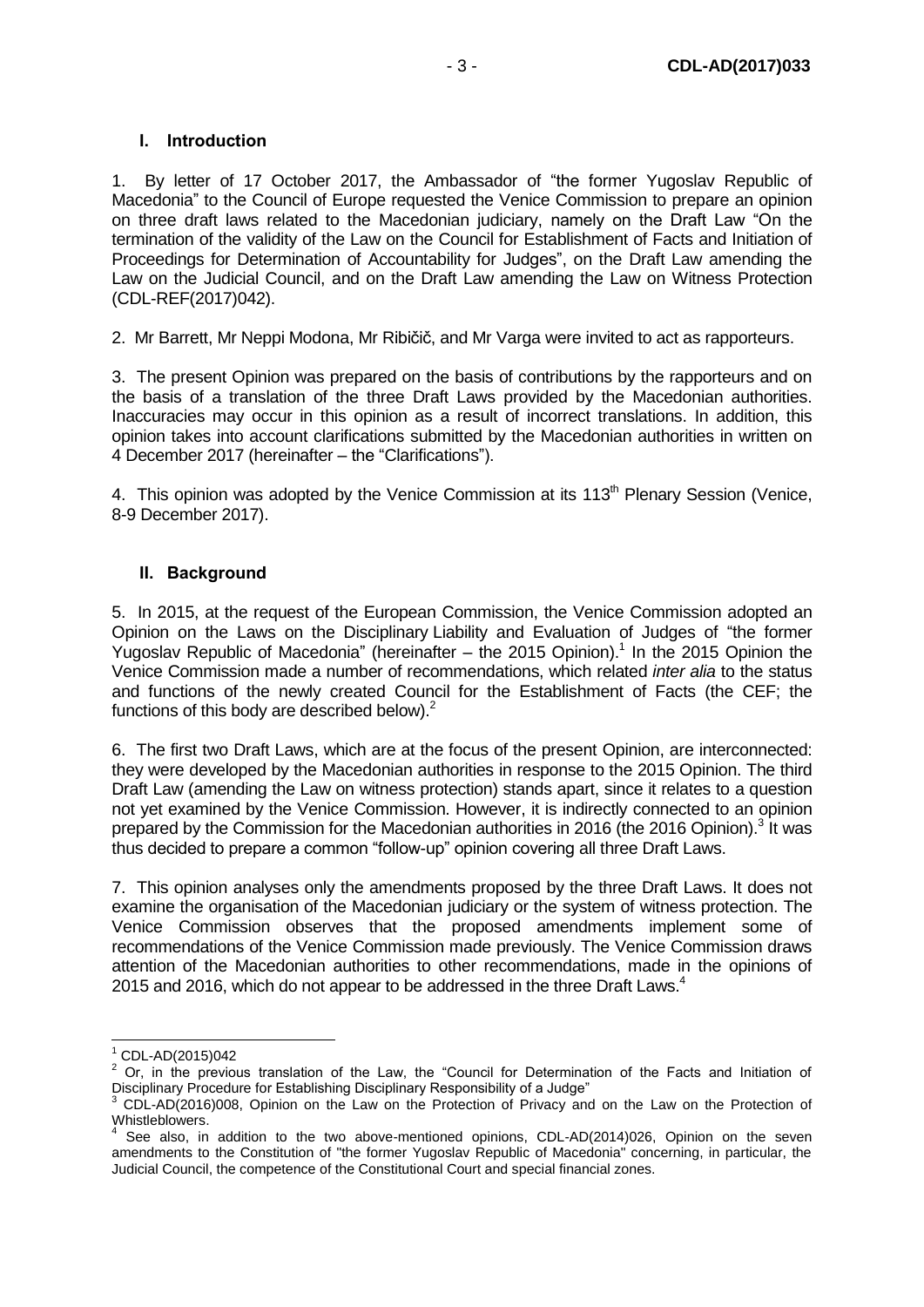## <span id="page-3-0"></span>**III. Analysis**

### <span id="page-3-1"></span>**A. Draft Law on the abolition of the Council for the Establishment of Facts**

8. The CEF was created in February 2015 under the Law of the same name.<sup>5</sup> The main function of the CEF is to investigate disciplinary cases against judges, and to submit them to the Judicial Council. Under the Law currently in force, the Council is composed of nine members,<sup>6</sup> elected by the judges, with a four years' mandate. Disciplinary cases investigated by the CEF are submitted to the Judicial Council which is competent to decide them on the merits. Decisions of the Judicial Council are appealable before the Appeals Council, which is formed within the Supreme Court on an *ad hoc* basis in each case separately, and composed of nine judges.

9. The need for the creation of the CEF was explained by the Macedonian authorities by reference to the risk of the conflict of interests, inherent in the pre-existing system, in which the persons having initiated disciplinary proceedings were also taking part in a panel deciding on the disciplinary liability.

10. The OSCE Kiev Recommendations,<sup>7</sup> in p. 5, state that "Judicial Councils shall not be competent both to a) receive complaints and conduct disciplinary investigations and at the same time b) hear a case and make a decision on disciplinary measures." In p. 26 of the Kiev Recommendations the OSCE suggested that "bodies that adjudicate cases of judicial discipline may not also initiate them or have as members persons who can initiate them".

11. The position of the Venice Commission on this point is somewhat more nuanced. The Venice Commission agreed that the risk of a conflict of interests under the previously existing Macedonian regulations was real (§ 73 of the 2015 Opinion). However, in its view, the separation of functions of "accuser" and "judge" does not necessarily call for the creation of a completely separate institution: it suffices to provide that members who were involved at the initial stage of the disciplinary proceedings as "accusers" or "investigators" do not participate in the adjudication of disciplinary cases as "judges" (§ 78). The Venice Commission concluded, in its 2015 Opinion, that the creation of the CEF was not necessary (§ 74), made critical comments and suggestions with regard to the composition of this body (§ 77), and noted that proceedings before the CEF were "complicated and tortuous" (§ 82). As a result, it recommended the abolition of this body (§ 113).

12. The Draft Law on the abolition of the CEF is aiming at implementing this recommendation of the Venice Commission. This is a positive move. However, several remarks are called for in this respect.

13. First, under Article 2 of the Draft Law, contracts of employees and the mandate of the members of the CEF are terminated with the adoption of the Law, with all inconveniences it causes for the members and the staff of this body. The Venice Commission was critical about the idea of creation of this body; but, once it was instituted, and once its members were elected and staff hired, these persons may have acquired rights as officials under the Macedonian law.

 5 Published in the Official Gazette No. 20 from 12 February 2015

<sup>&</sup>lt;sup>6</sup> It is composed of three retired judges, three retired public prosecutors, two retired professors of the faculties of law, and one retired lawyer.

<sup>7</sup> Kyiv Recommendations on Judicial Independence in Eastern Europe, South Caucasus and Central Asia, 2 November 2010, <http://www.osce.org/odihr/kyivrec>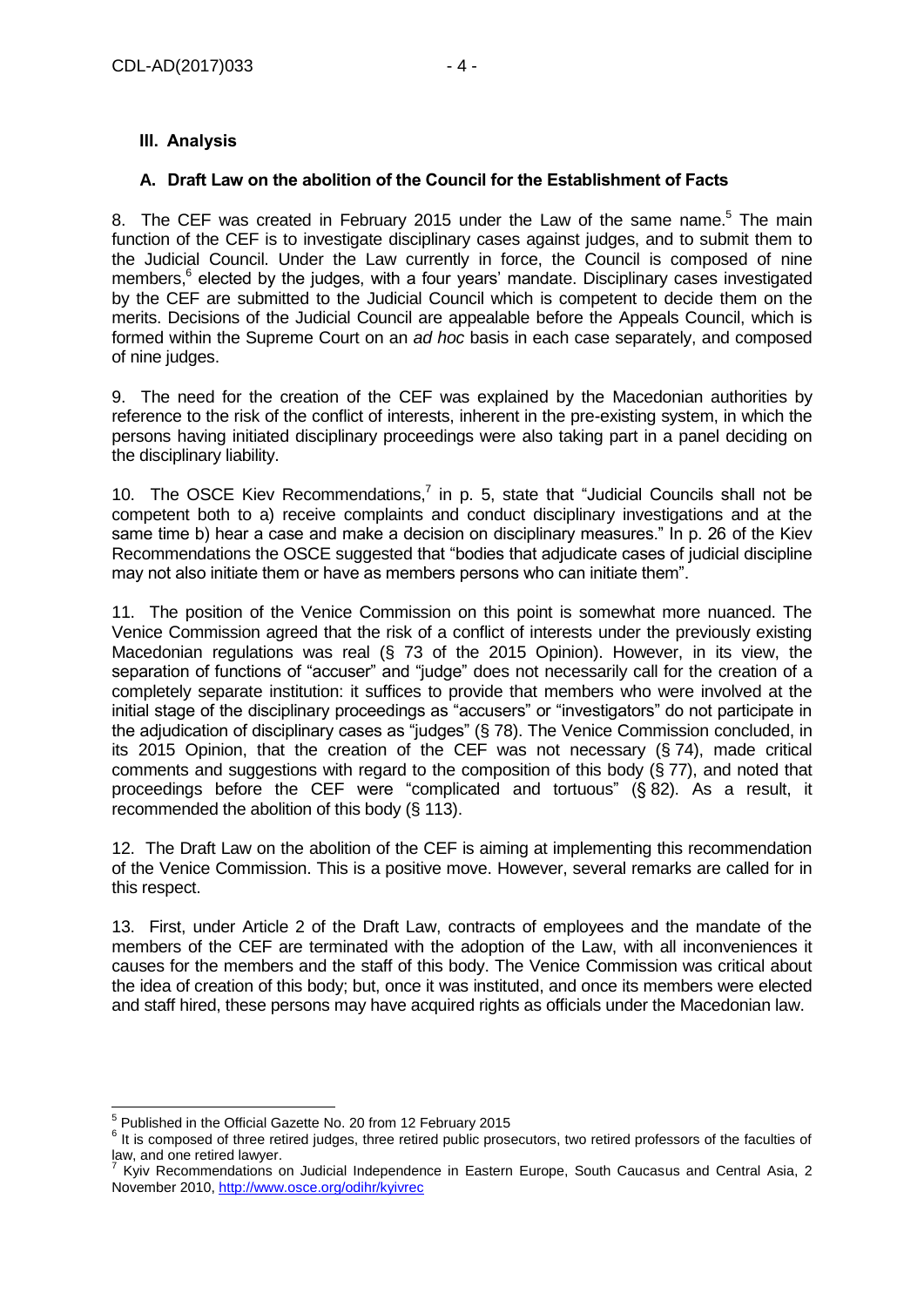14. The Venice Commission draws the attention of the Macedonian authorities to the case of *Baka v. Hungary*<sup>8</sup> where the European Court of Human Rights (the ECtHR) found a violation of Article 6 of the European Convention on account of the absence of judicial remedies available to the dismissed chief judge of the Hungarian Supreme Court. The ECtHR accepted that Article 6 may be inapplicable to the "labor disputes" involving civil servants, but stated that such exclusion (1) should be explicitly provided by the law and  $(2)$  should be justified.<sup>9</sup> The Venice Commission admits that the liquidation of the CEF may be, as such, a non-justiciable issue; but, if this is the case, it should be expressly provided for in the Draft Law under examination. As a minimum, the courts should be competent to protect the individual rights of the members/staff of the CEF<sup>10</sup> from the abrupt termination of their service relation.

15. What sort of legal consequences the liquidation of the CEF should entail for its members/staff is a different question. Some categories of civil servants (judges, for example) are often better protected than others, and cannot be dismissed but only transferred to a post in another court. The Venice Commission considers that in the process of liquidation of the CEF, the legitimate interests of its members/staff should be taken into account, according to the applicable standards of the Macedonian legislation on civil service, and that this should be reflected in the Draft Law. In their Clarifications the Macedonian authorities explained that the mandates of the members/staff of the CEF would in any event expire in the 2018; in this assumption, the liquidation of the CEF would, normally, be without consequence for them.

16. Second, the Draft Law provides for the automatic transfer of all "initiated proceedings" to the Judicial Council. Since the CEF had no ultimate decision-making power, this transfer does not entail the passage of the jurisdiction over a case by means of a legislative intervention. Nevertheless, the Venice Commission invites the Macedonian authorities to assess whether, in the light of relevant factors such as, for example, the number of pending cases, the CEF should be allowed to finish the investigation of those cases which have been submitted to it before the adoption of the law.

### <span id="page-4-0"></span>**B. Draft Law on the Judicial Council**

17. The purpose of adoption of the Draft Law on the Judicial Council (the JC) is three-fold: first, to introduce a new procedure of investigation into disciplinary offences committed by judges (following the abolition of the CEF); second, to increase the transparency of the disciplinary proceedings; and, third, to simplify those proceedings.

18. The new procedure may be summarized as follows. The right to trigger proceedings is given to a number of officials and bodies. Apparently, they can act *proprio motu* or in response to complaints received from private individuals and other State bodies. Having received a formal complaint, the JC will set up an investigative Commission, which will conduct an inquiry and submit a report to the JC with a recommendation (which may be in favor or against imposing a disciplinary liability). The case is then heard by the plenary JC, which renders the decision on the merits. This decision is appealable to the Supreme Court.

19. Under Article 1 of the Draft Law, the JC, once a month, will hold a session to "discuss individually on all petitions and complaints filed by citizens and legal entities on the work of judges and courts", and shall "make a decision on each petition and complaint".

 8 [GC], no. 20261/12, ECHR 2016

<sup>9</sup> See § 103 of the *Baka* judgment, referring to the so-called "*Eskelinen* test"

<sup>&</sup>lt;sup>10</sup> The Venice Commission does not exclude that status of members and of the staff of the CEF may be governed by different regimes.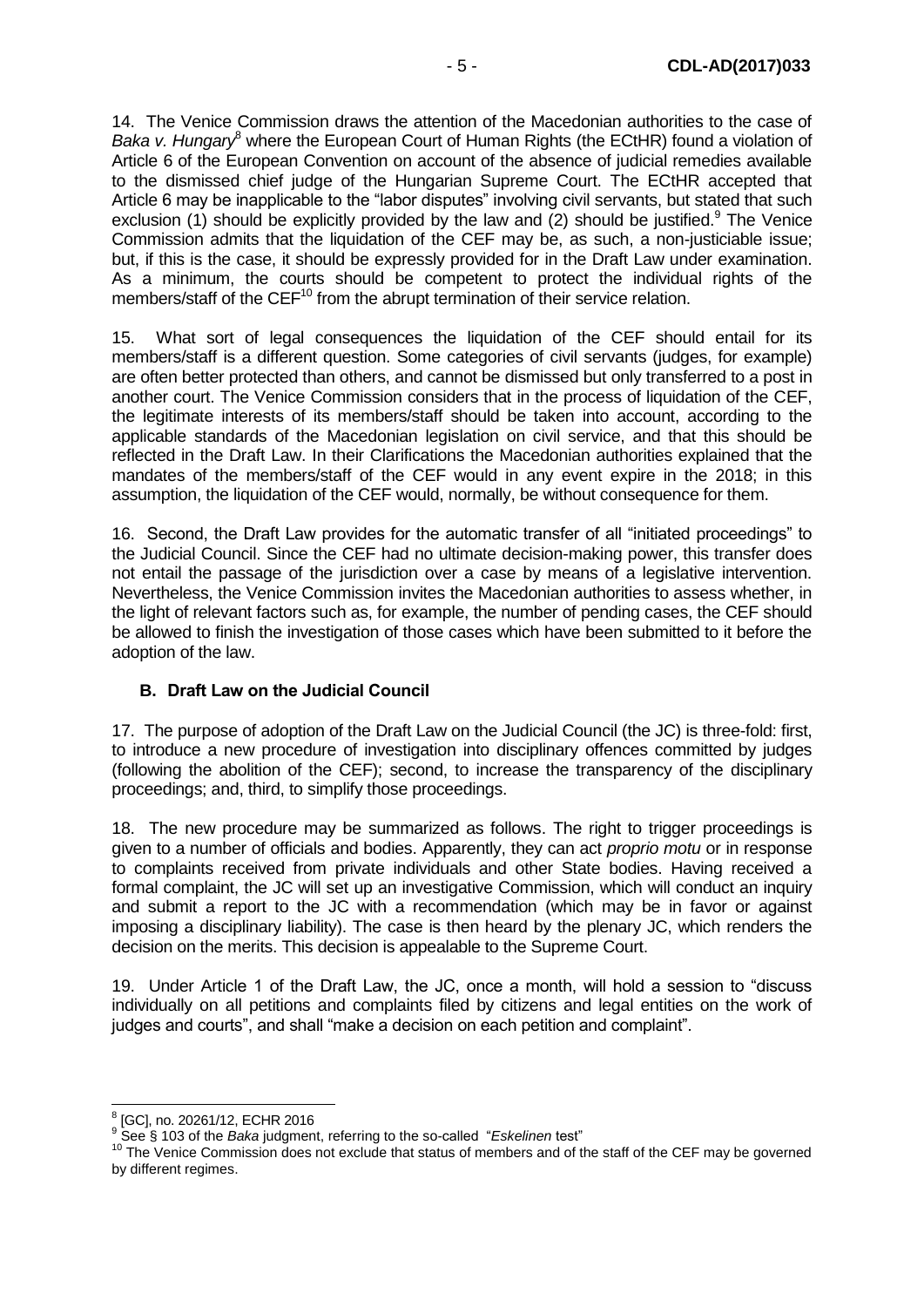## **1. Appointment/promotion of judges**

<span id="page-5-0"></span>20. Article 4 of the Draft Law introduces an obligation for each member of the JC to state "publicly"<sup>11</sup> the reasons for his/her voting in the process of election of candidates to the judicial position. This obligation, indeed, may theoretically contribute to the selection of the best candidates. However, it changes the nature of the process of appointment of judges. The selection of the best candidate by secret voting is a discretionary act; the exercise of this discretion is thus not subject to appeal, provided that formal conditions are met. By contrast, *reasoned decisions* are usually subject to some sort of an appeal. It is unclear whether the reasoning given by each member will play any role in further proceedings regarding the possible contestation of the judicial appointments (since the individual reasoning does not necessarily explain the decision reached by the collegial body). Furthermore, a negative opinion about a particular judge expressed by a member of the JC publicly in the context of the promotion proceedings may be seen as demonstrating a personal bias of the latter against the former. This may lead to disqualification of the member from subsequent disciplinary proceedings concerning the same judge. In sum, the obligation of the members of the JC to state their reasons may lead to complications.

21. It is not clear how formal criteria for the selection of candidates (i.e. their ranking obtained in the Academy for Judges and Public Prosecutors, as stipulated in Article 40, and their performance results, in Article 42 § 2 (2)) are accounted for in the process of voting. For example, is it possible, as a result of the voting, to appoint not the best ranking candidate but a candidate having poor performance results? This should be clarified.<sup>12</sup>

22. The Macedonian authorities, in the Clarifications, noted that the duty of each member of the JC to give reasons for his/her voting was supposed to put an end to the abusive practices of the old JC where appointement decisions sometimes "disrespected the established ranking list of candidates". This is a reasonable concern, but it is also important to clarify rules on the ranking of candidates and how this ranking is taken into account in the final decision on the appointment of the candidate. There will always be a subjective element in the assessment of moral and professional qualities of the candidates, after all. That being said, the increased transparency of the proceedings before the JC in the matters of appointment is, generally, a welcome development.

## **2. Disciplinary proceedings against judges – who may trigger the proceedings**

<span id="page-5-1"></span>23. Article 6 amends Article 54; it provides that the following actors are entitled to formally trigger disciplinary proceedings against judges: a member of the JC, a president of the court at issue, a president of a higher court, and the plenary session of the Supreme Court.

24. The first question is whether this power should belong to court presidents. Most of the international documents focus on the bodies taking *final decisions* in disciplinary matters, but remain silent as to who may formally initiate such proceedings.<sup>13</sup>

25. The Venice Commission was critical of the idea of giving court presidents the power to trigger disciplinary proceedings against ordinary judges.<sup>14</sup> Thus, in its recent opinion on Bulgaria the Venice Commission stated that "*the powers which put presidents in a hierarchically* 

<sup>-</sup> $11$  It is unclear whether those reasons should be stated only orally or also in writing.

<sup>&</sup>lt;sup>12</sup> The Venice Commission draws the attention of the Macedonian authorities to a discussion of a similar problem in its opinion on Armenia - Opinion on the Draft Judicial Code, CDL-AD(2017)019, in particular in §§ 117-118.

<sup>13</sup> See, for example, Recommendation CM/Rec(2010)12; see also the CCJE Opinion no. 19 [\(https://rm.coe.int/1680748232\)](https://rm.coe.int/1680748232) which does not comment on the role of the President in disciplinary proceedings Cf. the two recent opinions on Armenia and Bulgaria: CDL-AD(2017)019, Armenia - Opinion on the Draft

Judicial Code, § 133 and, in particular, footnote no. 68; CDL-AD(2017)018, Bulgaria - Opinion on the Judicial System Act, § 84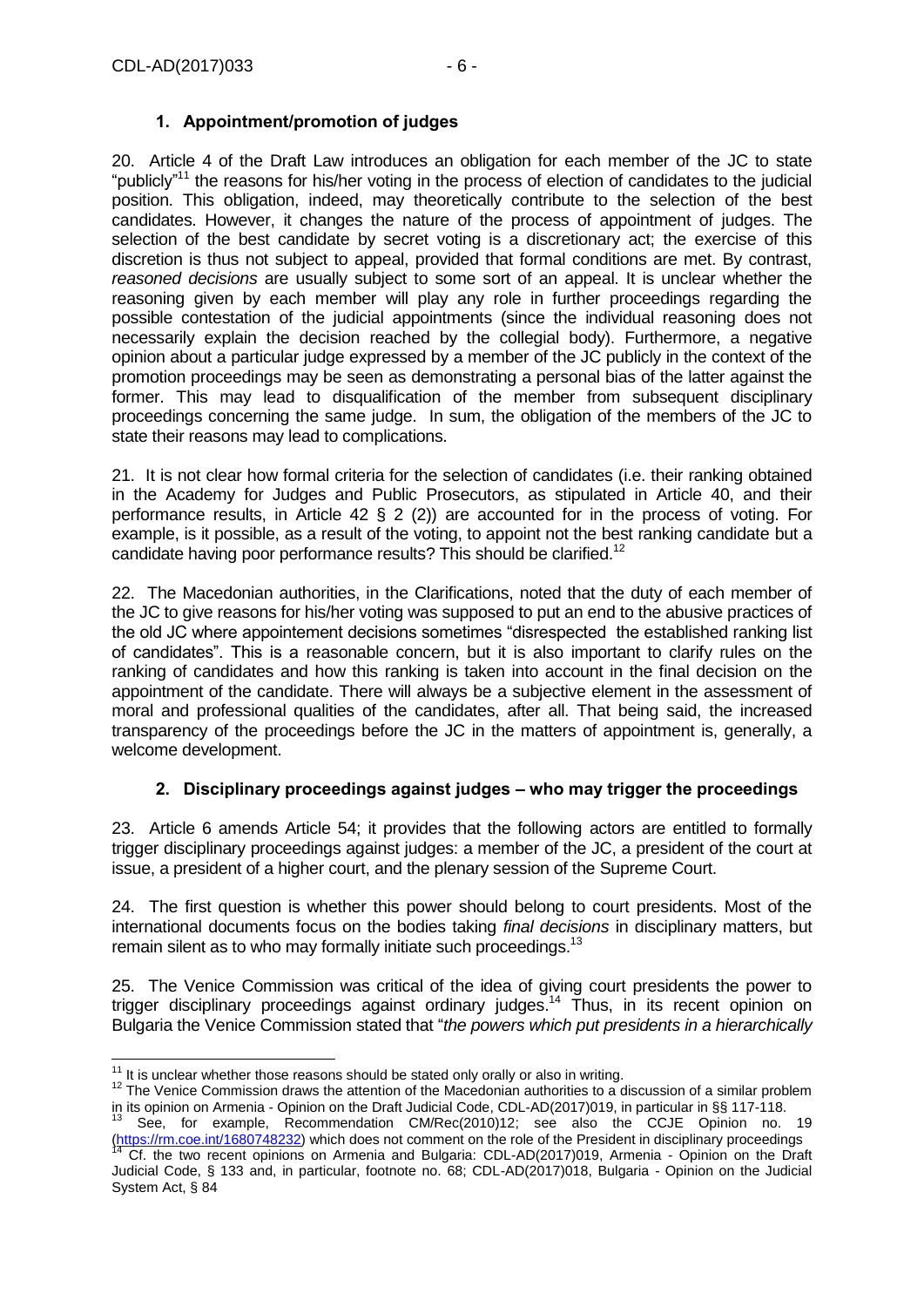*superior position vis-à-vis their fellow judges should be reconsidered; in particular, powers in the disciplinary field (to impose reprimands and to initiate disciplinary proceeding) […] should*  be withdrawn from court presidents".<sup>15</sup> In the same vein, the OSCE Kiev Recommendations<sup>16</sup> suggested that a court president "*may file a complaint to the body which is competent to receive complaints and conduct disciplinary investigations*" but "*should not have the power to […] initiate […] disciplinary measure*".

26. The position of the OSCE and the Venice Commission is explained by the common understanding that the president of a court should be seen not as a hierarchically superior to ordinary judges, but rather as *prima inter pares*. According to this position, the best solution would be not to entrust a court president with the power to trigger disciplinary proceedings.

27. That being said, the role played by the president is determined by many factors, the competency of triggering disciplinary proceedings being just one of them. If too many competencies are concentrated in the hands of a court president, it may be detrimental to the internal independence of judges, even if each such competency, taken in isolation, is not dangerous *per se*. Therefore, whether or not a president should have the competency to trigger disciplinary proceedings should be decided in the light of other competencies the president has. The method of appointment of court presidents also plays a role: presidents elected by their fellow judges are less of a danger for judicial independence than presidents appointed by/or with significant participation of the executive or legislative branches.

28. In the Macedonian system, the courts' presidents are appointed by the JC (see Articles 41 and 47b of the Law on Courts),<sup>17</sup> which is an acceptable model.<sup>18</sup> Furthermore, disciplinary proceedings can be triggered by a number of actors, court presidents having no exclusive role in this process, which is also positive. On the other hand, from the current law it is not entirely clear what other powers court presidents may have.<sup>19</sup> In such circumstances the Venice Commission prefers to leave this question open and to invite the Macedonian authorities to revisit the powers of the court presidents in the disciplinary field in the light of the general approach enunciated above.

29. The second question is whether the Minister of Justice (as an *ex officio* member of the JC) should have the right to trigger disciplinary proceedings against judges. Since the Minister does not have the right of vote in the JC (see Article 6 § 1 of the Law on the Judicial Council), the power to trigger proceedings does not represent a serious danger for the independence of judges. One may even say that, since the Minister is not the only actor capable of triggering disciplinary proceedings, his/her role in this process may even be useful, because it helps to avoid any corporatist disposition within the judiciary in disciplinary matters.<sup>20</sup>

30. The third issue is the possibility of "forum-shopping", inherent to the proposed system of initiating the proceedings. There is no single channel of receiving complaints from private individuals about alleged disciplinary breaches by judges. It appears that the aggrieved person may write in parallel to all actors empowered to trigger proceedings, hoping that at least one of

<sup>-</sup> $^{15}$  Op. cit., § 113

<sup>&</sup>lt;sup>16</sup> Cited above

<sup>17</sup> CDL-REF(2015)046

<sup>&</sup>lt;sup>18</sup> With reservations concerning the composition of the Judicial Council – on this see CDL-AD(2014)026, Opinion on the seven amendments to the Constitution of "the former Yugoslav Republic of Macedonia" concerning, in particular, the Judicial Council, the competence of the Constitutional Court and special financial zones, §§53 et seq.

<sup>19</sup> This is not described in detail in the Law itself (see Article 88 of the Law on Courts), and much is left to the Rules of Procedure.

 $^{20}$  In CDL-AD(2014)038, Opinion on the draft laws on courts and on rights and duties of judges and on the Judicial Council of Montenegro, § 68, the Venice Commission expressed a reservation as to whether the Minister of Justice should have this competency; however, the Minister of Justice has those powers in several countries – for example, in Italy.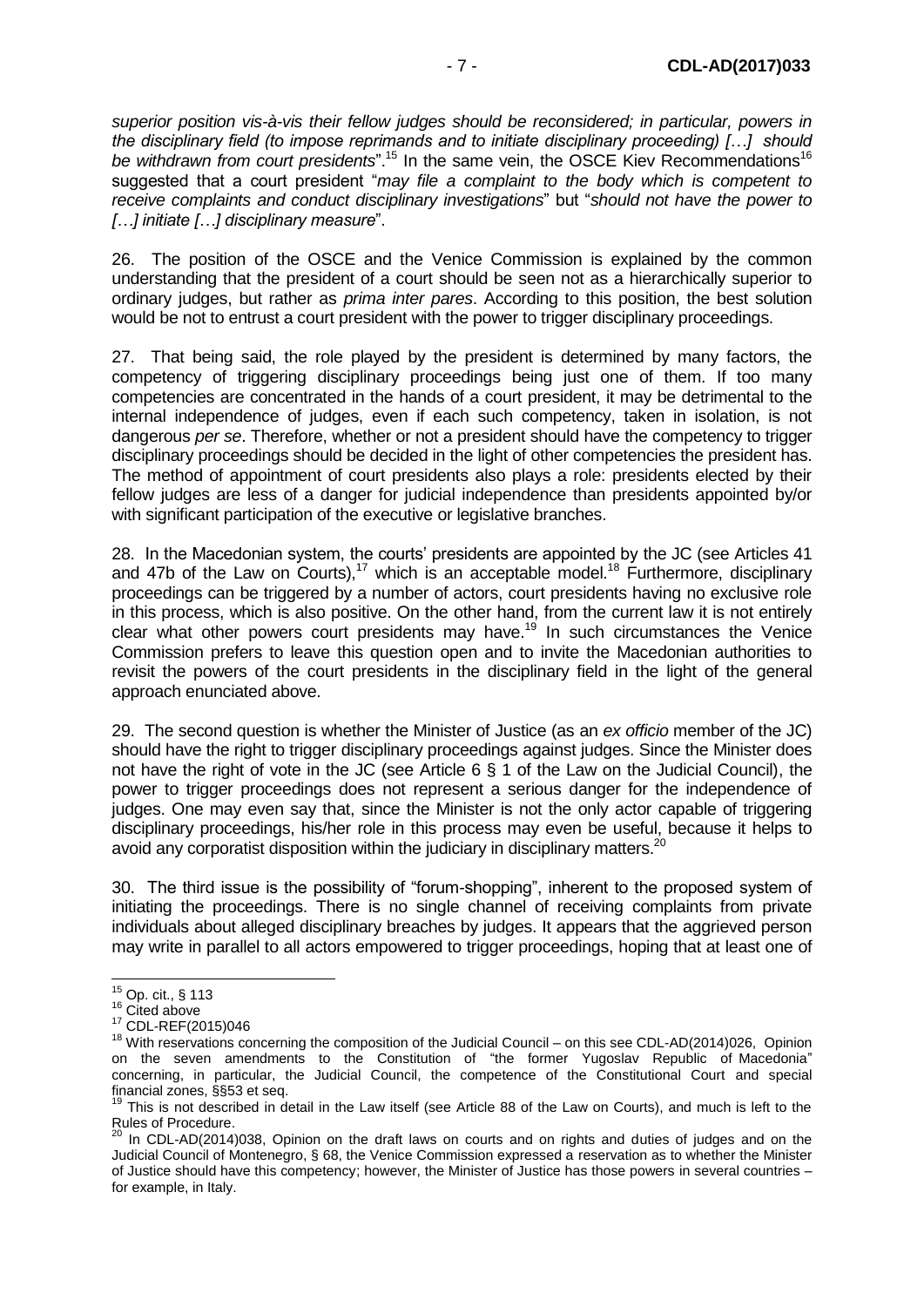them will react positively. If, within the time-limits, at least one of the competent actors decides to forward the complaint to the JC, the procedure is formally open. The current system gives good chances to private individuals to see their complaints examined by the JC, but it also means that several members of the Council may bring, in parallel, the same complaint to the attention of the JC. In this case these members should be barred from sitting in the final composition of the JC deciding on the merits. That may perturb the composition of the JC in terms of the balance between the judicial and lay members and in terms of the "double majority" rule based on the ethnic principle (on this see more below).

## **3. Separation of functions within the Judicial Council**

<span id="page-7-0"></span>31. After the abolition of the CEF, the investigation and adjudication functions will be performed within the JC, but by differently composed bodies.

32. All complaints (lodged by the specifically designated actors – see above) should go first to the JC, which has to determine their formal admissibility (Article 55 and 56 §§ 1 and 2). If admissible, the complaint is forwarded to an *ad hoc* Commission, composed of three members of the JC selected by lot (Article 56 § 3; apparently, lay members may also be on this Commission, but it should be provided expressly in the law that one of the members of the Commission must be a lay member). The role of this Commission is similar to the role of the abolished CEF: to conduct an investigation, collect evidence, prepare a report and submit it to the JC for the final determination of disciplinary liability (see new Article 56-g).

33. As stressed above, having a separate investigative body is not a *conditio sine qua non* for disciplinary proceedings. It is acceptable that such an investigative body be created *within* the JC itself, provided that its members do not take part in the final determination of the disciplinary liability. According to Article 8, amending new Article 60, Commission members do not vote when the final decision is taken by the Council on the basis of the recommendation prepared by the Commission. This is, in principle, positive. Admittedly, if the case is brought by a member of the JC, she/he (being an "accuser") should sit neither in the Commission nor in the composition of the JC which renders the decision on the merits. This should be stipulated expressly in the law.

34. The Macedonian authorities, in the Clarifications, explained that "the member of the Council that initiated the initiation of a procedure for determining responsibility cannot be in the same time a member of the Commission for determining responsibility in the specific procedure, and that it is not allowed to the members of the Commission to vote for the final decision of the Council." However, it is also important that the member who triggered the proceedings is barred not only from sitting in the Commission, but also in the JC itself when the latter takes the decision on the merits of the disciplinary case.

## **4. Composition of the Judicial Council when it takes the decision on the merits**

<span id="page-7-1"></span>35. The rule that members of the JC who triggered the proceedings and sat on the Commission cannot take part in the final decision on the disciplinary liability may have effect on the final composition of the JC.

36. First, it is important to preserve the balance of judicial and lay members in the JC (see Article 104 of the Constitution, which provides for a 15-members' JC, 8 of which are judges elected by their peers). For example, if the disciplinary proceedings are triggered by a judicial member of the JC, and if all three members of the Commission selected by lot happen to be judges (which should be avoided, because otherwise the Commission may be seen as a corporatist body protecting judges; this is one of the reasons why the law must provide that one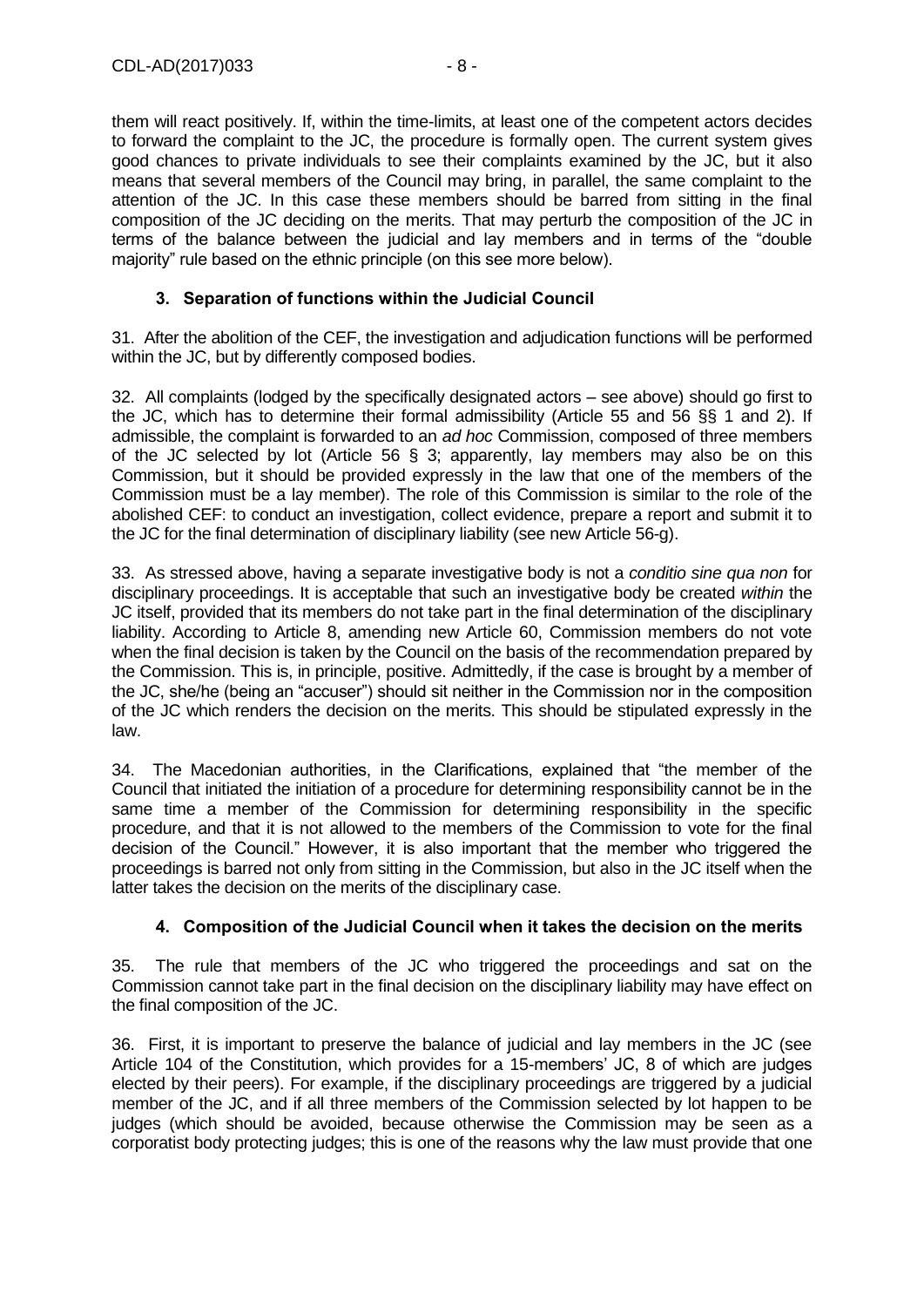of the members of the Commission should be a lay member), $^{21}$  there is a risk that in the final composition of the JC judges elected by their peers will be in a minority, since the four judicial members who have participated in the proceedings at the previous stages in the capacity of "accusers" or "investigators" will not be voting.

37. It would be equally wrong to take a final decision by a body composed by 8 judicial members, 1 *ex officio* judge and 2 lay members, one of whom (the Minister of Justice) has no right to vote. $22$ 

38. Second, in the specific Macedonian context, the JC when deciding on the disciplinary liability of judges should respect the ethnic quotas imposed by the Constitution. From new Article 60 it follows that the decision-making process before the JC involves the "double majority rule" enshrined in Article 43 of the current Law (i.e. a decision taken in respect of a judge belonging to a "non-majority" ethnic community should receive support of a certain number of "non-majority" members of the JC). This rule of "double majority" needs to be coordinated with the rule according to which the members of the Commission (selected by lot) do not vote in the final composition of the JC. For example, if four members of the JC (one who triggered the proceedings and three who sat on the Commission) happen to belong to a nonmajority community, in the panel adjudicating the case "non-majority members" risks to be under- or un-represented (under the current rule, the JC should have at least 4 members representing the non-majority communities). On the other hand, strict application of the "double majority rule" may lead to a deadlock in certain (rare) cases, so, admittedly, this rule should be applied with some flexibility.

39. The legislator has to reflect on how to tackle this complex and potentially sensitive issue. It is normal that members of the Council who acted as "accusers" and "investigators" do not sit in the final composition of the Council rendering the final decision. However, this composition should include at least half of the judicial members, and also include sufficient number of lay members, to avoid accusations of corporatism. Ethnic composition should be respected to the extent possible in the circumstances. These issues should be addressed in the Draft Law. One of the possible solutions would be to entrust the investigation not to a 3-member Commission but to one commissioner who would be a sort of an internal rapporteur without the right to vote. However, other solutions are also possible.

40. The Venice Commission would like to stress that entrusting the examination of the disciplinary matters to *the JC itself* is not the only possible model. A simpler solution would be to set up special disciplinary benches within the existing judicial instances (like the disciplinary courts currently existing in Poland). However, the proposed solution is imposed by the Macedonian Constitution (see Amendment XXIX which stipulates that the JC is competent to examine disciplinary cases against judges), and is certainly in line with the European best practices.

### <span id="page-8-0"></span>**5. Review of decisions of the Judicial Council following a successful complaint of a judge to the ECtHR**

41. Article 97 describes the process of reopening of a disciplinary case if the ECtHR has established that the judge's rights have been violated in the disciplinary proceedings. In principle, the domestic law should provide for a possibility of reopening in such situations.

 $\overline{a}$ 

<sup>&</sup>lt;sup>21</sup> The Macedonian authorities, in their Clarifications, explained that this observation will be taken into account in the amended version of the Draft Law.

 $^{22}$  See Article 105 of the Constitution, Article 6 of the Law on the Judicial Council, and the Venice Commission Opinion CDL-AD(2014)026, § 73, where it expressed concern about a Judicial Council where judges "wield decisive influence".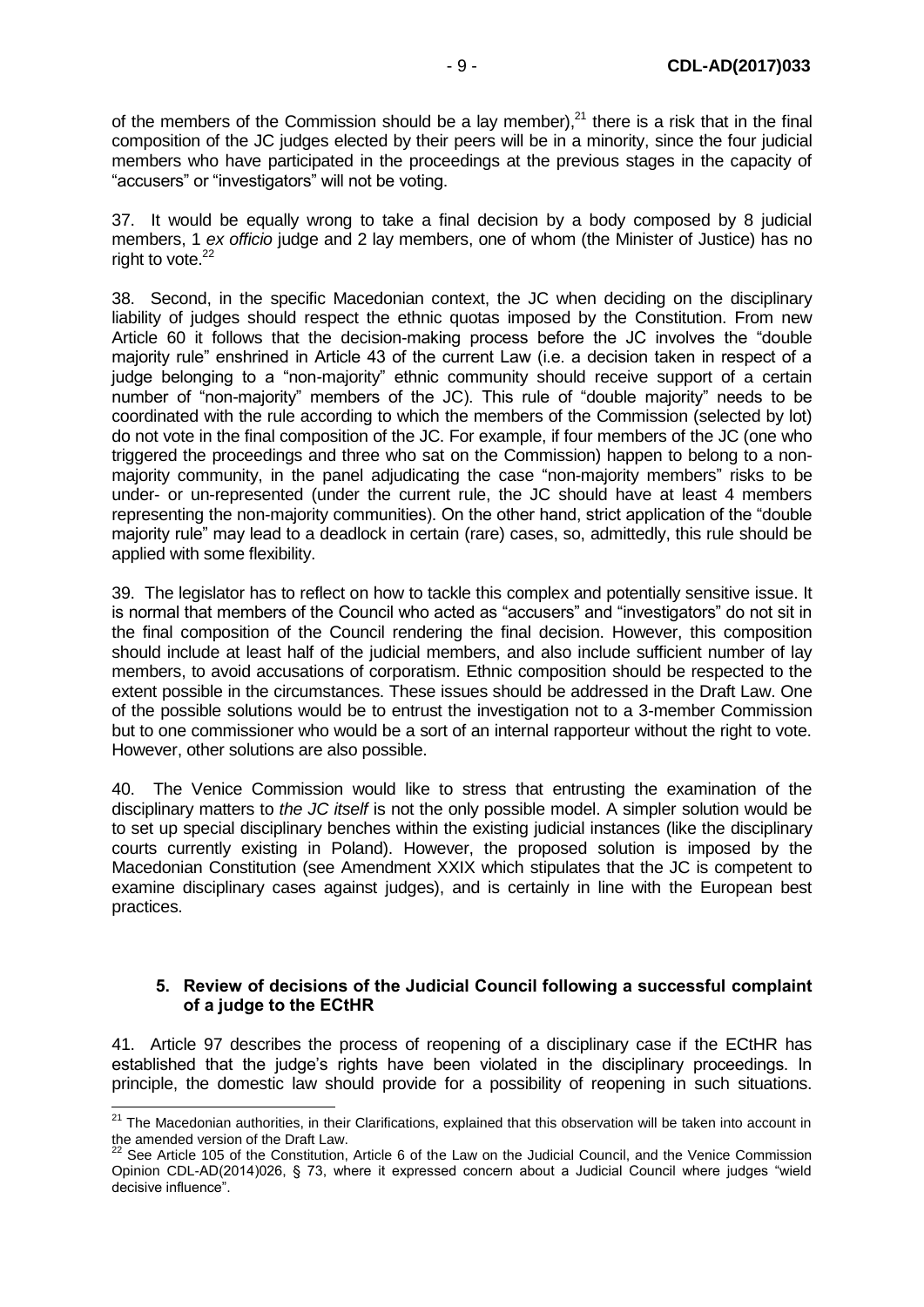However, while procedural breaches may be easily remedied by the reopening, in some other cases the reopening is not necessarily the best response to a finding of a violation of the Convention by the ECtHR. For example, if a judge was held liable on the basis on a substantive provision of the Macedonian law which was later found to be contrary to the European Convention, the reopening will not be effective, at least until the provision of the substantive law at issue is invalidated by the Constitutional Court or abrogated by Parliament. In such cases, the proceedings before the JC might be suspended until the matter is duly resolved. The reopening of the proceedings should be possible where it is dictated by the findings of the ECtHR, but not mandatory in all cases where a violation of the European Convention has been found.

### <span id="page-9-0"></span>**C. Draft Law amending the Law on Witness Protection**

42. The need to adopt amendments to the Law on Witness Protection is related to the "wiretapping scandal".<sup>23</sup> The discovery in 2015 of a system of unlawful covert wiretapping of public figures led to the creation of an office of a Special Prosecutor, who was entrusted with the investigation into both the wiretapping itself and into the crimes which became apparent from the content of the tapes made secretly.

43. The Venice Commission was not asked to review the Law on Witness Protection as a whole, but only the draft amendments to it (the Draft Law). As regards the Draft Law, it is understood that its purpose is to facilitate the task of the Special Prosecutor and make him/her more autonomous in matters related to witness protection.

44. Henceforth, the Special Prosecutor will have the power to take decisions related to the inclusion in the witness protection program – see new Article 15-a (added by Article 3 of the Draft Law). This is positive, since it will enable the Special Prosecutor to perform his/her tasks more efficiently.

45. It appears that the decision of the Special Prosecutor to include a person in a witness protection program is discretionary and not subject to appeal. This is permissible, since the person concerned should consent in writing to being included in the program of witness protection (see Article 21-a). That being said, the Venice Commission draws attention of the authorities to the abundant case-law of the ECtHR on the question of use of anonymous witnesses at the trial.<sup>24</sup> While it is permissible to grant anonymity to witnesses, this should remain an exceptional measure and should be accompanied by appropriate procedural guarantees; the core right of the defence to test key witnesses for the prosecution should be ensured.

46. Article 13 of the Draft Law, supplementing Article 39 of the existing Law, regulates the process of termination of the program of protection of witnesses, which is possible upon the request "from the Head of Department [which refers, apparently, to an official of the Ministry of Interior, external to the Special Prosecutor's office] or the protected person". It is worrying that the program (duration of which, as transpires from the previous text, may be set in the agreement concluded between the Special Prosecutor and the witness) may be discontinued before term at the request of the Department (which is seemingly responsible for the implementation of the program). The law should outline considerations which may justify (exceptionally) the discontinuation of the program contrary to the wish of the individual concerned. Leaving this question at the discretion of the Head of the Department puts the

<sup>-</sup><sup>23</sup> Which is described in CDL-AD(2016)008, Opinion on the Law on the Protection of Privacy and on the law on the Protection of Whistleblowers of "the former Yugoslav Republic of Macedonia", §§ 5 – 8

<sup>24</sup> See *Van Mechelen and others v. the Netherlands*, 23 April 1997, §§ 59-65, *Reports of Judgments and Decisions* 1997-III; *Birutis and Other v. Lithuania*, no. 47698/99, ECHR 350, 28 March 2002